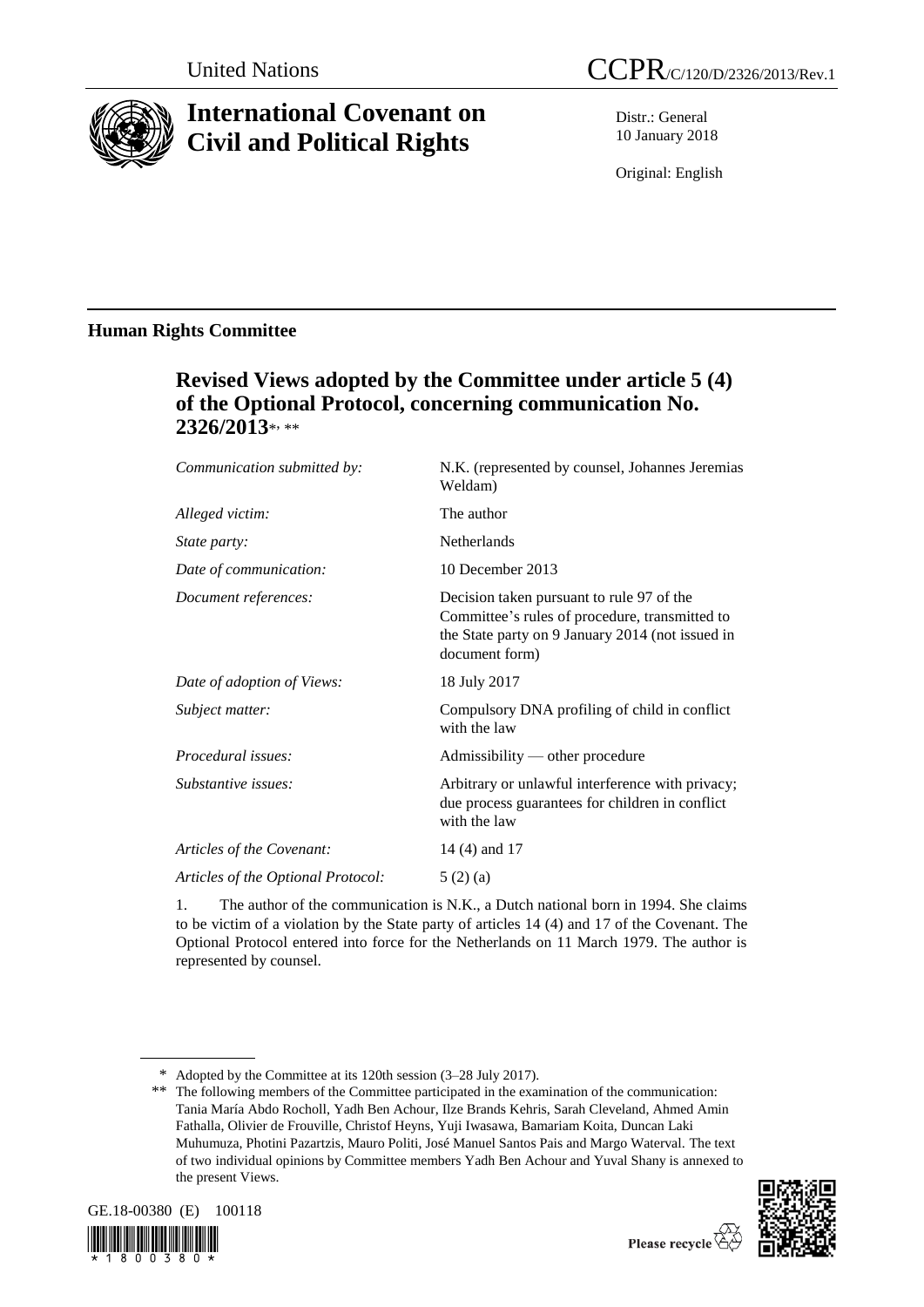### **The facts as presented by the author**

2.1 On 18 March 2009, the Children's Judge of the District Court of Almelo convicted the author for an act of public violence<sup>1</sup> — consisting in verbal aggression<sup>2</sup> — and theft in association with others, and sentenced her to 36 hours of community service, replaceable by 18 days in a detention centre for children. On the same date, the District Public Prosecutor's Office ordered that the author present herself to the local police station in order to have her DNA sample taken. This order was based on article 2 (1) of the Dutch DNA Testing (Convicted Persons) Act (the "DNA Testing Act"), which requires the public prosecutor of the first instance court that rendered the judgment to order that a DNA sample be taken from a person who has been convicted of an offence for which pretrial detention may be imposed<sup>3</sup> or an offence carrying a statutory maximum prison sentence of at least four years.

2.2 On 8 April 2009, a mouth swab was taken from the author to determine her DNA profile and enter it into the DNA database.

2.3. On 17 April 2009, the author lodged an objection<sup>4</sup> with the Almelo District Court against the decision to have her DNA profile determined and processed, invoking a violation of her rights under article 8 (right to respect for private and family life) of the European Convention for the Protection of Human Rights and Fundamental Freedoms and articles 3 (best interest of the child) and 40 (protection of children in conflict with the penal law) of the Convention on the Rights of the Child. The author also stated that, given her age and the fact that she had been convicted for the minor offence of verbal violence, her case fell within the exception provided under article 2 (1) (b) of the DNA Testing Act. According to this provision, no order for DNA sample collection will be made if, "in view of the nature of the offence or the special circumstances under which it was committed, it may reasonably be assumed that the determination and processing of the DNA profile will not be of significance for the prevention, detection, prosecution and trial of criminal offences committed by the person in question."

2.4 On 14 May 2009, a three-judge panel of the Almelo District Court declared the author's objection to be unfounded. The Court considered that the DNA Testing Act did not distinguish between convicted adults and children and that the exception under article 2 (1) (b) of the DNA Testing Act did not require that the public prosecutor include and provide reasoning in his order as to whether the exception applied to each individual case. The public prosecutor was however obliged to include other circumstances such as the nature of the crime, the real gravity of the offence and the circumstances under which it had been committed, the severity of the imposed penalty, the extent of a possible risk of recidivism and other personal circumstances. The author submits that there are no means of challenging the decision of the three-judge panel of the Almelo District Court and that she has therefore exhausted all available and effective domestic remedies.

2.5 On 7 September 2009, the author filed a complaint with the European Court of Human Rights, alleging a violation of her right to respect for her private and family life. On 2 May 2013, the Court found the complaint to be inadmissible.<sup>5</sup>

<sup>&</sup>lt;sup>1</sup> Section 141 (1) of the Dutch Criminal Code states that "Any persons who commit public acts of violence in concert against persons or property shall be liable to a term of imprisonment not exceeding four years and six months or a fine of the fourth category."

<sup>&</sup>lt;sup>2</sup> In its decision dated 14 May 2009, the Almelo District Court included in the factual background the author's statement that her participation in the events was limited to verbally contacting the victim a few times.

<sup>&</sup>lt;sup>3</sup> Those offences are listed in article 67 of the Dutch Code of Criminal Procedure.

<sup>4</sup> Under article 7 (1) of the DNA Testing (Convicted Persons) Act, an objection may be lodged with the district court against the determining and processing of a DNA profile within 14 days from the date on which the tissue sample was taken.

<sup>&</sup>lt;sup>5</sup> The decision of the Court, sitting in a single-judge formation, was communicated to the author by letter dated 10 May 2013. The letter reads: "In the light of all the material in its possession and in so far as the matters complained of are within its competence, the Court found that the admissibility criteria set out in Articles 34 and 35 of the Convention have not been with (*sic*)…".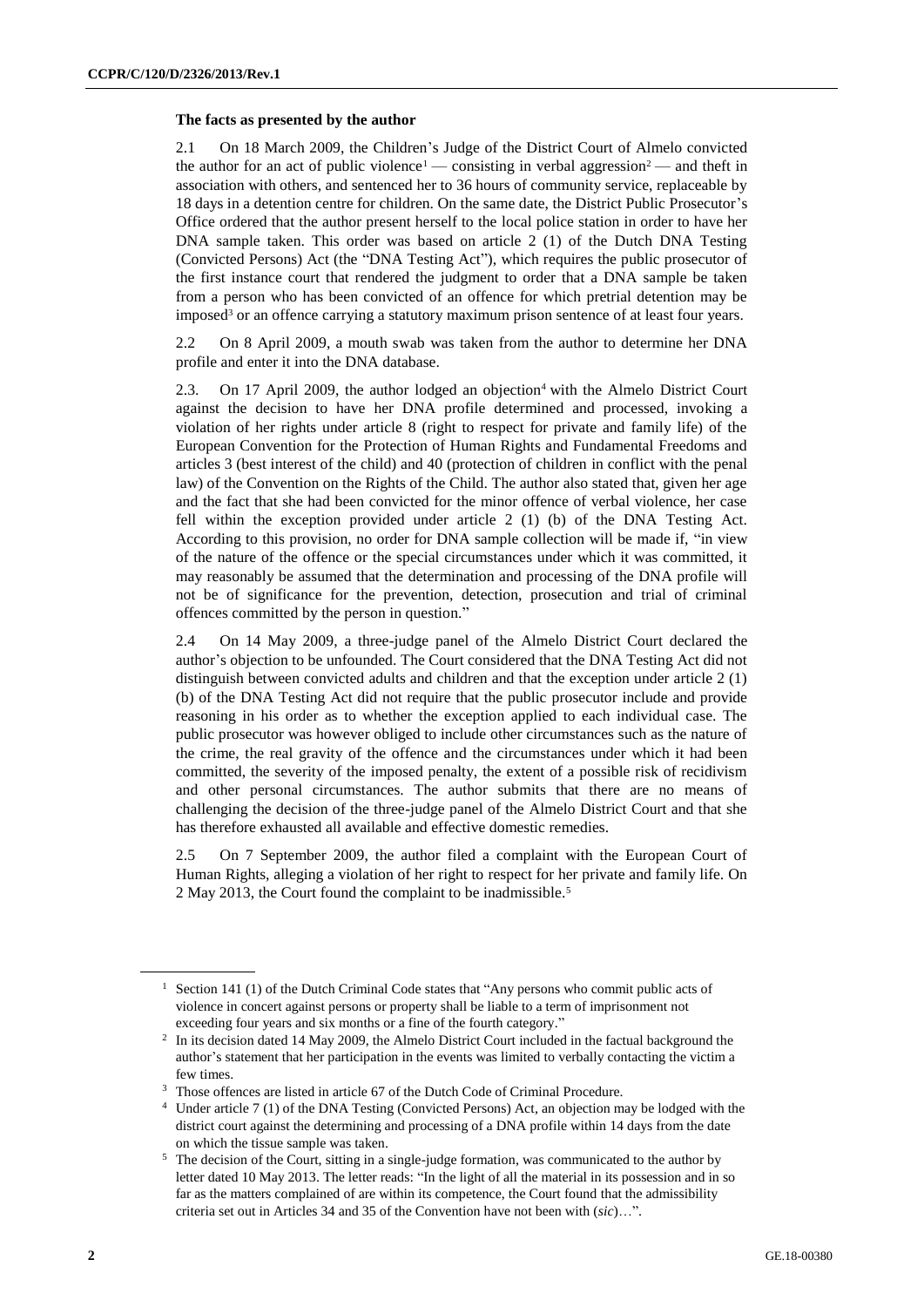### **The complaint**

3.1 The author argues that she was subjected to an arbitrary interference with her private life, in violation of article 17 of the Covenant. The DNA Testing Act does not enable the public prosecutor to balance the various interests at stake. In her case, this was reflected by the fact that the public prosecutor had mistakenly sent an order for DNA testing to the author on 26 November 2008, even though she had not yet been convicted at the time. Apparently DNA testing orders are issued automatically without an assessment of the individual case. The grounds for applying the exception provided under article 2 (1) (b) of the Act are not assessed unless an objection is lodged. An objection can be lodged within 14 days from the date on which the DNA sample is taken and it refers to the determination and processing of the DNA profile in the database, not to the actual taking of the sample.

3.2 The author claims that the authorities did not take into account her best interests and that fact that she was still a child at the time of ordering and taking the DNA sample, in violation of article 14 (4) of the Covenant, according to which, in the case of children in conflict with the law, the procedure shall be such as will take account of their age and the desirability of promoting their rehabilitation. She also claims that her age was not considered when weighing the interests at stake in testing a DNA sample from her.

3.3 The author further claims that her DNA sample was not taken by medical staff but by a forensic police officer. The taking of a DNA sample by someone other than a doctor or nurse is permitted if the applicant gives explicit permission to that effect. In the DNA test report it is stated that the author did not object to the sample being taken by a police officer. However, she states that she did not sign the report or give her express authorization to that effect. Only the person who took the sample and a witness, both forensic detectives of the Hengelo police force, signed the report. The fact that she did not object on her own initiative does not mean that there was explicit consent. As she was a child, she could not have been expected to be aware of the possibility of objecting to the taking of a sample. Even if she had been aware, she could not have been expected to actually object on her own initiative and before two police officers. The author states that she should have been informed about the person who was going to take the DNA sample and the method used and she should have been explicitly asked for her consent with regard to the person taking the sample. As she was a child, the report should have been co-signed by a legal representative.

#### **State party's observations on admissibility**

4. On 27 February 2014, the State party objected to the admissibility of the communication on the grounds that the matter had already been examined by the European Court of Human Rights. It states that, before the Court, the author claimed that no weighing of interests had taken place before the DNA sample was collected and that the manner in which it was collected was not in accordance with the DNA Testing Act. The Court declared the case inadmissible. That decision should be taken into account by the Committee, as the author made similar claims to those brought to the Committee, on the same grounds and to some extent with reference to the same treaty provisions. Should the Committee come to a conclusion different from that of the Court the State party would be confronted with contradictory rulings. A finding by the Committee that the communication is admissible or even well-founded would be extremely difficult to reconcile with the Court's conclusions.

#### **State party's observations on the merits**

5.1 On 9 July 2014, the State party noted that the author had appealed the District Court judgment of 18 March 2009, which sentenced her to 36 hours of community service or 18 days in detention. On 4 May 2010, the Arnhem Court of Appeal overturned the judgment of the District Court and, while finding that the author's guilt had been proven, reduced her sentence to a fine of  $E100$  or two days' detention at a centre for children in conflict with the law. That decision was final. Based on that sentence, the author could no longer be defined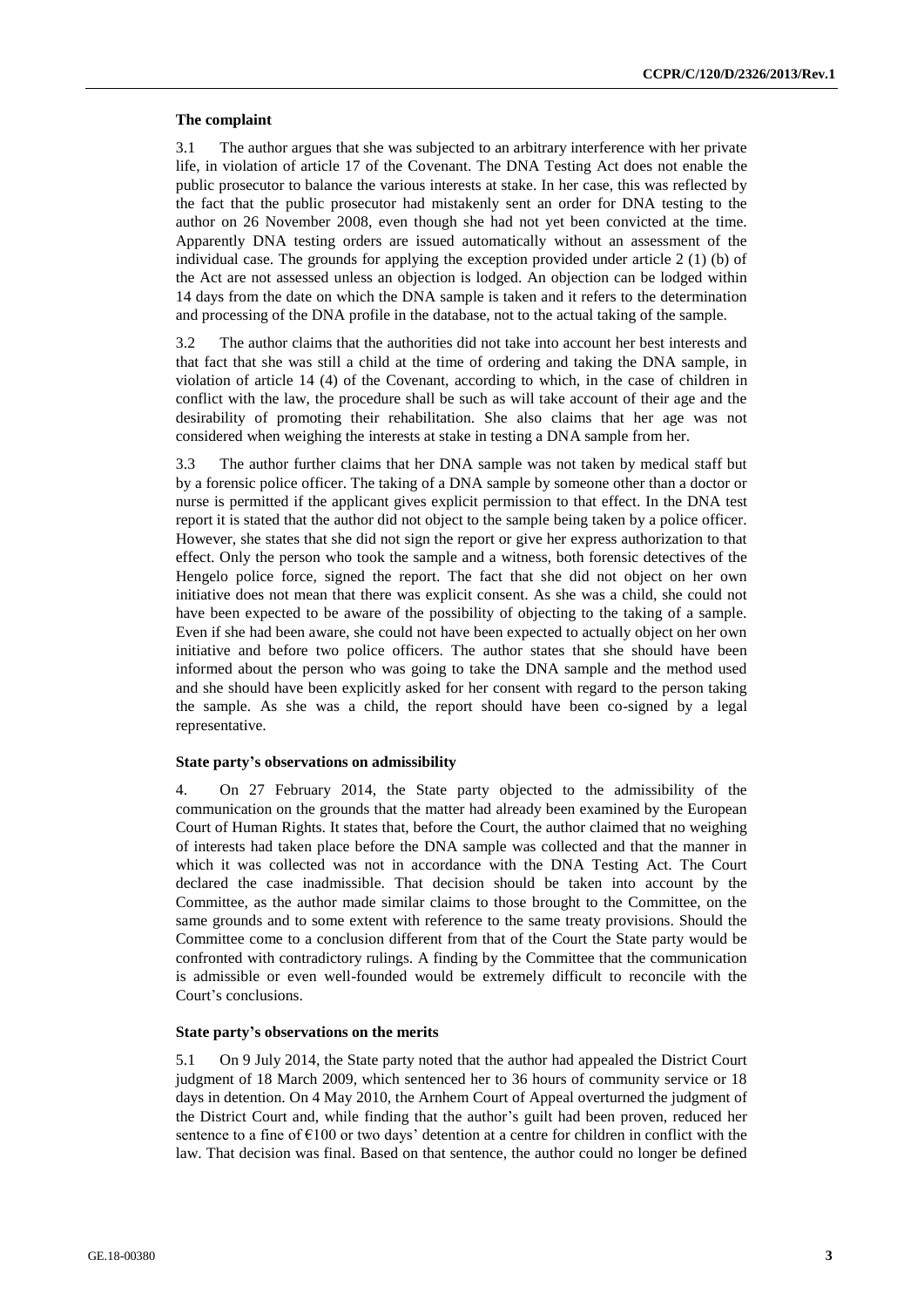as a "convicted person" within the meaning of article 1 (c) of the DNA Testing Act.<sup>6</sup> Therefore, on 11 June 2010, the Public Prosecution Service instructed the Netherlands Forensic Institute to destroy the author's DNA profile. On 18 August 2010, the Public Prosecution Service confirmed to the author that her tissue sample and her DNA profile had been destroyed.

5.2 With regard to the author's allegations relating to article 17 of the Covenant, the State party notes that the right to respect for privacy is recognized under Dutch law but is not absolute. The Committee has already stated that interferences may be allowed provided that they are lawful, proportional and reasonable, and they comply with the provisions, aims and objectives of the Covenant.<sup>7</sup> National legislation complies with those criteria.

5.3 The aim of the DNA Testing Act is to assist in the prevention, investigation and prosecution of offences committed by convicted persons. DNA testing is a highly effective instrument that has contributed substantially to law enforcement in recent years. The collection of DNA material under the Act therefore serves a legitimate purpose, namely, the investigation of criminal offences, and protects the rights and freedoms of others, such as victims of serious violent and sexual offences. There is no investigative tool available that can achieve similar results. It is therefore an appropriate and necessary measure in a democratic society.

5.4 The Act also establishes a proportional measure as it ensures minimal interference by limiting its scope to persons who have received a custodial sentence, juvenile detention order or alternative sanction for offences of such gravity that pretrial detention may be imposed. DNA material cannot be collected for less serious criminal offences or for penalties consisting in a fine. According to article  $2(1)$  (b) of the Act, tissue samples may not be collected, even for serious offences, when it can reasonably be supposed that the determining and processing of the DNA profile cannot be of relevance to the prevention, investigation and prosecution of criminal offences committed by the convicted person. Compliance with this requirement can be monitored by the courts. Yet, in the interest of effectiveness, it is only in exceptional cases that this provision applies, including cases where it is actually impossible for the person to reoffend (e.g. owing to bodily injury). In that regard, mere repentance or a promise on the part of the convicted person is not enough. The Act provides for a limited weighing of interests by the public prosecutor before the DNA collection order is issued. In the present case, the public prosecutor did not find that the exception was applicable and he was therefore obliged to issue the order to take a DNA sample from the author. The interference with the author's right to privacy was lawful and proportionate as the author had been convicted of a serious offence — street violence — for which an alternative sanction had been imposed.

5.5 Under the DNA Testing Act, a convicted person can lodge an objection with the district court against the determination and processing of his or her DNA profile. No DNA profile can be determined while an objection is pending. The Act does not contemplate a remedy against the collection as such of tissue sample. The rationale behind this is that the person subjected to the Act is mainly affected by having his or her DNA determined and processed, and not by the mere collection of a tissue sample. Against that background, no specific legal remedy is provided for objecting to the DNA collection. However, the person may lodge a civil-law injunction challenging the collection of DNA material. In the present case, the author could have applied to an interim relief judge for an injunction prohibiting the collection of a tissue sample on the grounds that by obtaining a sample for the purpose of DNA testing the State would be committing an unlawful act.

5.6 The DNA sample is obtained in a manner that sufficiently takes into consideration the interests of the individual concerned. The DNA collection involves very minor interference with personal integrity; cells are obtained from the inside of the cheek using a mouth swab. This method is useful and effective in the investigation of criminal offences and the individual concerned suffers no adverse consequences from the collection and

<sup>6</sup> Article 1 (c) of the Act defines as convicted person "anyone who, by final judgment or otherwise, is imposed a penalty consisting in the detention in a young offenders' institution or an alternative sanction …".

 $7$  The State party cites the Committee's general comment No. 16 (1988) on the right to privacy.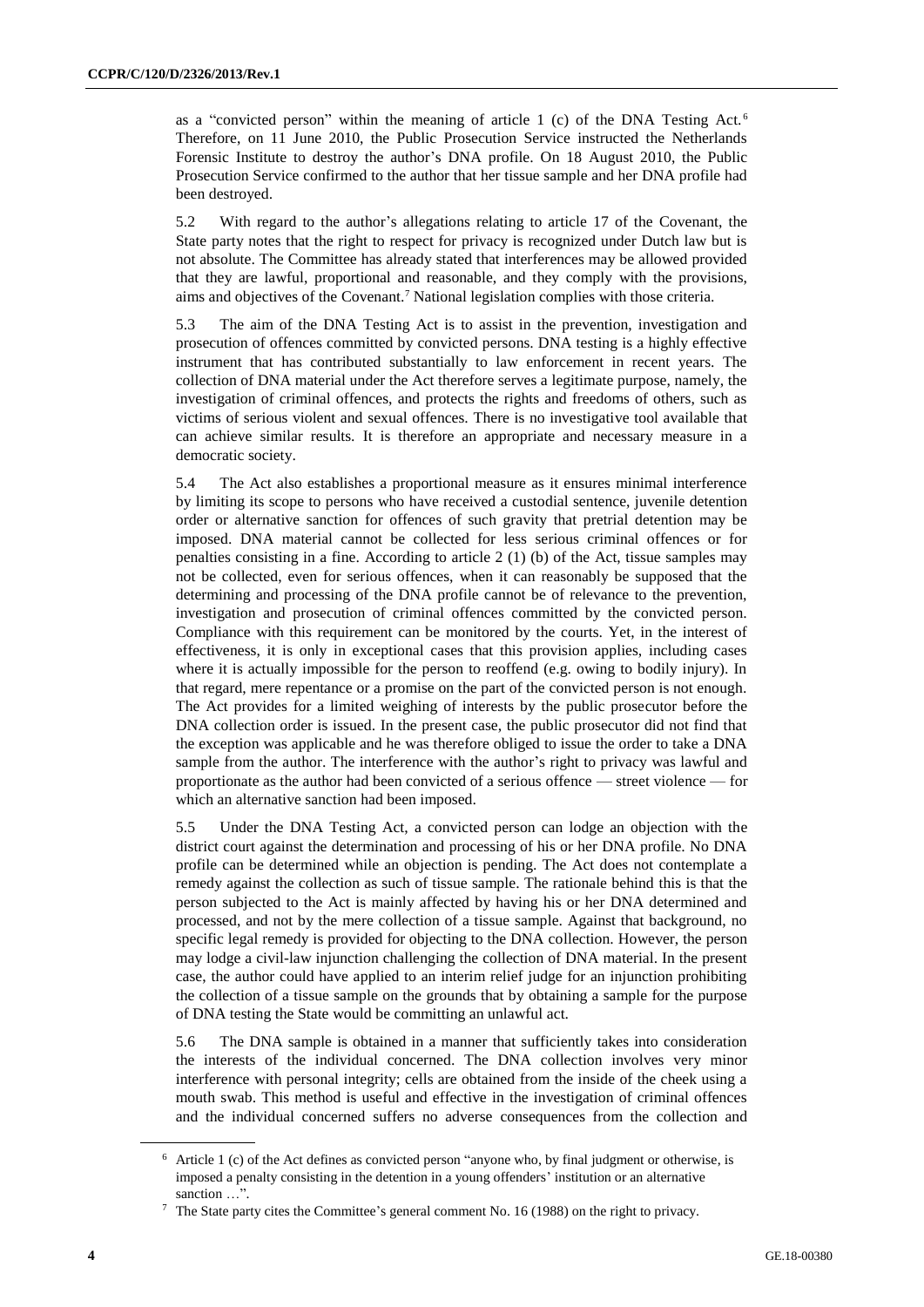processing, as long as he or she does not commit any future offences. Both the tissue sample and the DNA profile are codified and stored anonymously. This applies to both adults and children.<sup>8</sup>

5.7 The interference with the author's right to privacy was lawful. She had been convicted of a serious offence, namely street violence, for which an alternative sanction was imposed. There was a statutory basis for the DNA collection, the measure served a legitimate aim and there were safeguards in place to ensure that the interference was proportionate.

5.8 With regard to the author's claims under article 14 (4) of the Covenant, the State party is of the view that the taking of a tissue sample from the author for the purpose of DNA testing and the determining and processing of her DNA profile in the DNA database are not contrary to the above provision.

5.9 The State party notes that the DNA Testing Act does not apply to children below the age of 12 (age of legal responsibility). The Act does not distinguish between children and adults because there is no reason to make a legal distinction between them for the purpose of preventing, investigating and prosecuting criminal offences. Therefore, the provisions of the Act are not contrary to children's interest.<sup>9</sup> However, the public prosecutor does have the possibility of weighing the interests involved before ordering that a tissue sample be taken and district courts can examine whether that assessment was correct.<sup>10</sup> That does not mean that, in an individual case involving a minor, a court cannot declare an objection to the determining and processing of a DNA profile to be well founded. There are examples in the jurisprudence whereby, after assessing an objection to the determining and processing of DNA, the court has held that, in the case at hand, the measure would not be relevant to the aims of the Act.

5.10 Regarding the author's claims on the manner in which DNA samples were collected, the State party argues that under the DNA Testing Act, tissue samples must be collected by a physician or a nurse. However, article 3 (3) of the DNA (Criminal Cases) Tests Decree establishes that, "provided the convicted person does not object, samples of cheek cells or hair follicles may be collected from a convicted person by an investigating officer designated for this purpose by the public prosecutor … who meets the requirements laid down by ministerial order." Article 8 of the Decree states that, to meet the requirements, the investigation officer: (i) must have successfully completed a course on DNA collection given by the Criminal Investigation College and certified by the Police Examination Centre; and (ii) must not be involved in the investigation for which the sample is being taken. Article 4 of the Decree states that the DNA collection must be conducted in the presence of an investigating officer who must draw up an official report. If the collection was taken by a person other than a physician or a nurse, the report should state that the convicted person did not object to that effect. In the present case, the official report of the DNA collection does not show that the author objected at the time. Explicit consent is not required by law. The mere fact that, in a particular case, a tissue sample is being collected from a child is not an argument for employing a different procedure. The author also did not demonstrate the disadvantage that she allegedly suffered because the tissue sample was taken by an investigating officer. The convicted person is not required to sign the DNA collection report. In that report, the investigating officer records the procedures performed or any information that came to his attention. Since the officer signs the report under oath, it must be assumed, in principle, to be correct. It follows from the nature of the report that there is

<sup>8</sup> The State party cites the European Court of Human Rights judgment of 20 January 2009 in *W. v. Netherlands*, in which the Court was satisfied that the Dutch DNA Testing Act "contained appropriate safeguards against blanket and indiscriminate retention of DNA records" given that DNA can only be taken from persons convicted of an offence of a certain gravity, and that "the DNA records can only be retained for a prescribed period of time that is dependent on the length of the statutory maximum sentence that can be imposed for the offence that has been committed."

<sup>9</sup> Ibid.

<sup>&</sup>lt;sup>10</sup> The State party cites a Hertogenbosch District Court decision of 14 November 2008 in the case of a 16-year-old who had been convicted of a crime, in which the court found that the criminal offence could be regarded as a "single youthful indiscretion" and the collection of DNA material would not be relevant to the aims of the Act.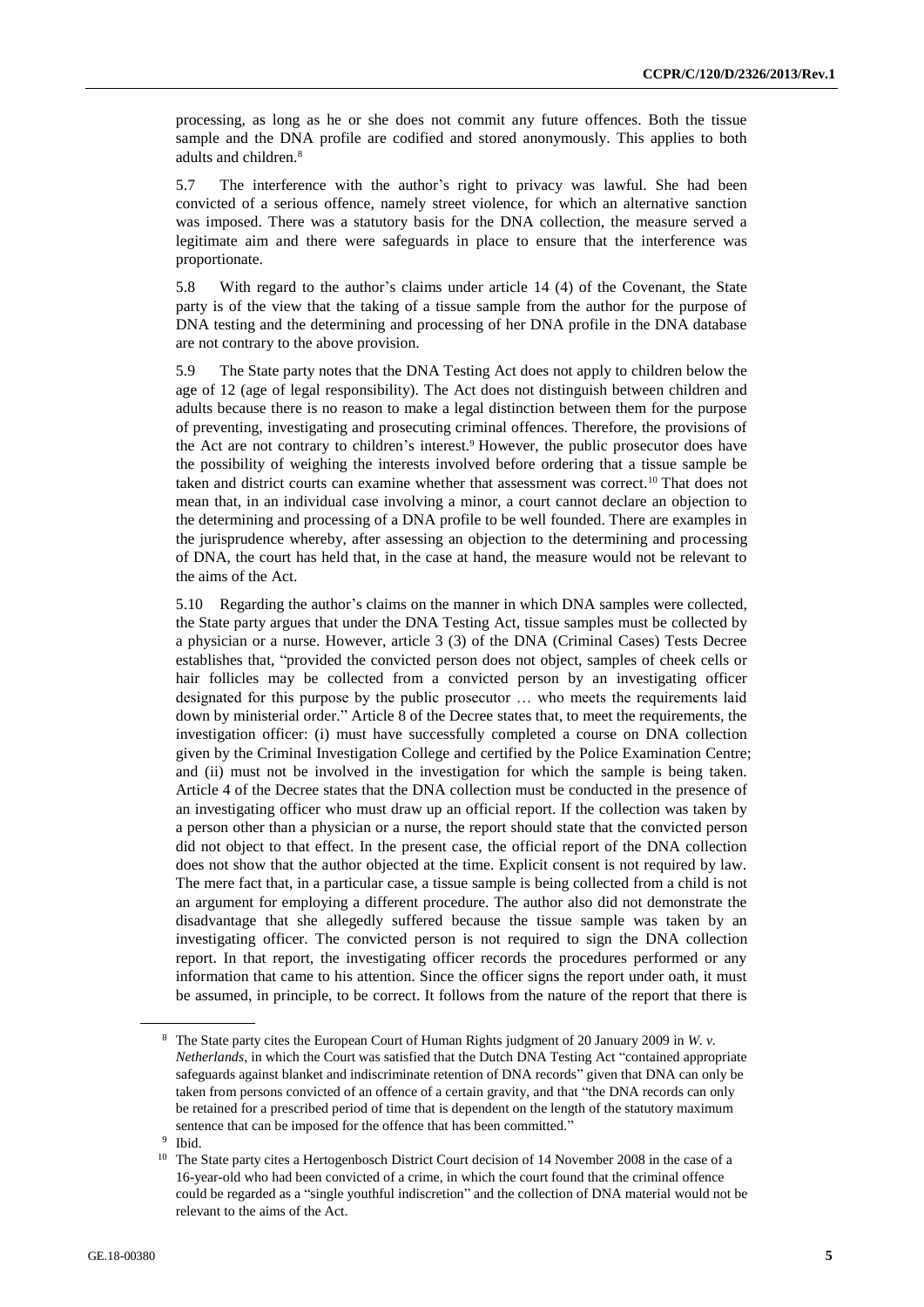no need for the convicted person to sign it, whether a child or his or her representative. Also, the author has failed to explain how her interest would have been affected by failing to sign the report.

### **Author's comments on the State party's observations**

6.1 On 10 September 2014, the author noted that the decision of the European Court of Human Rights did not specify the inadmissibility grounds on which her communication was dismissed. Furthermore, the case is no longer pending before the Court.

6.2 The author notes that neither she nor her representatives are aware of the destruction of her DNA profile and that she never received the letter dated 18 August 2010 mentioned by the State party.

6.3 The author challenges the State party's allegation that the storing of DNA material has no negative consequences for her unless she reoffends. She notes that, once the material is stored, it is subject to potential mismanagement. In a study ordered by the Minister of Justice and Security in 2011, 1,700 mistakes in documents of the Netherlands Forensic Institute were found between 1997 and 2010, accounting for 1.3 per cent of the total investigations.

6.4 The author further challenges the State party's allegation that she was convicted for a serious offence of street violence, noting that it was merely a "school incident". In its decision of 4 May 2010, the Arnhem Court qualified the offence as "overt force". The Court noted that both the author's parents and the school had already punished the author, that it was her first offence and that she was still very young at the time. The author notes that she was not given a penalty for the open violence, only for the offence of theft, which was prosecuted by a different prosecutor's office and was later tried by the Court of Appeal as a joint case. The order to take a tissue sample and determine and process her DNA profile did not cover the crime of theft. Also, from the penalty imposed on appeal (fine of  $\epsilon$ 100), it can be concluded that it was not a serious offence.

6.5 The DNA Testing Act does not distinguish between adults and children, as recognized by the State party and, in practice, the weighing of interests — including the interest of the child — does not take place before an order requesting DNA testing is issued. Furthermore, interests are weighed only if the person concerned objects to the determination and processing of the DNA profile.

6.6 The author reiterates that she was not informed of her right to object to the person performing the mouth swab. Children should not be expected to know their rights. Therefore the State has an obligation to inform them of those rights and to obtain their or their representative's express consent. When offenders are children, guarantees should be in place to take their best interest into consideration.

6.7 The author requests financial compensation as reparation for the violation of her rights and to cover the cost of legal assistance.<sup>11</sup> She also notes that she is open to a friendly settlement.

### **State party's additional observations**

7.1 In its submission dated 24 November 2014, the State party reiterated its arguments relating to the examination of the case by the European Court of Human Rights and to the fact that the case had become moot because the author's DNA profile had been destroyed.

7.2 With regard to the author's statements concerning the errors in DNA investigations, the State party notes that the Netherlands Forensic Institute is an institution accredited to perform DNA tests and is subject to yearly controls of its work quality. The control system includes the registration of anomalies, which vary from technical problems to human errors or contamination, none of which have any repercussions under criminal law. <sup>12</sup> The

<sup>&</sup>lt;sup>11</sup> The author notes that the legal assistance in this procedure is financed by the State party and that the personal contribution is €129.

<sup>&</sup>lt;sup>12</sup> The State party cites the follow-up study by the Public Prosecutor Service. See Netherlands, House of Representatives, Parliamentary papers 2011–2012, 33000 VI, no. 71.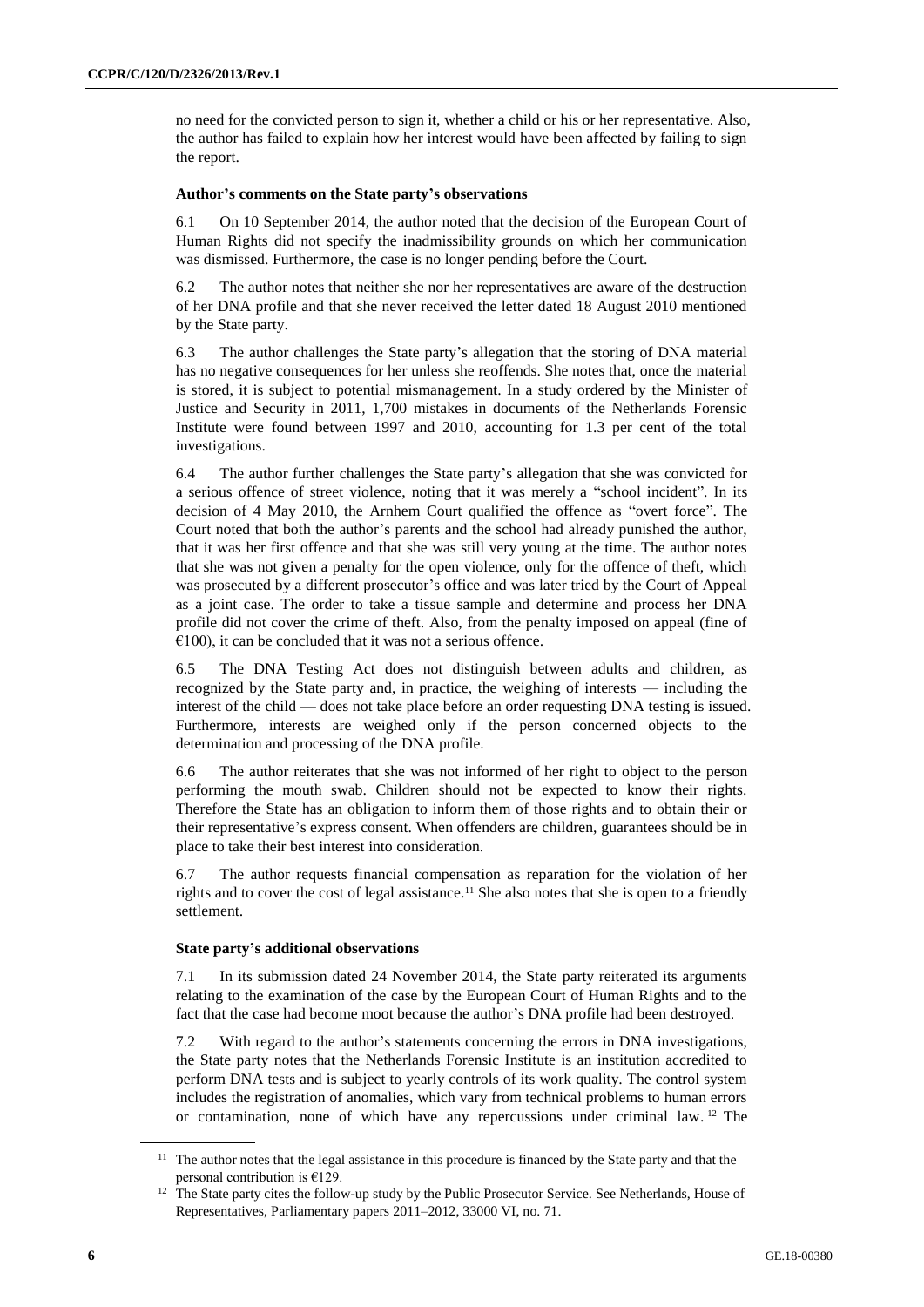corrective measures taken to address anomalies are also registered. The number of notifications (1,900) rose in the period 1997 to 2010 simply because of the increase in the number of DNA analyses done every year and the use of increasingly sensitive equipment.

7.3 The State party insists that street violence committed against persons in association with others cannot be dismissed as "youthful impetuosity". Both the children's judge at the Almelo District Court and the Arnhem Court of Appeal considered that the author had been proven guilty of this offence. The Court of Appeal considered that the author had no criminal record and that she was very young when she committed the offence. It therefore reduced the penalty on that basis — not because it considered the offence not to be serious.

### **Issues and proceedings before the Committee**

#### *Consideration of admissibility*

8.1 Before considering any claim contained in a communication, the Committee must, in accordance with rule 93 of its rules of procedure, decide whether or not it is admissible under the Optional Protocol.

8.2 The Committee notes the State party's argument that the same case had already been considered and declared inadmissible by the European Court of Human Rights. However, the Committee observes that the case is no longer pending before that Court. In the light of the foregoing, the Committee considers that there is no obstacle to the admissibility of the communication under article 5 (2) (a) of the Optional Protocol.

8.3 The Committee considers that the author has sufficiently substantiated her claims under articles 14 (4) and 17 of the Covenant for purposes of admissibility. As no other issues concerning admissibility arise, the Committee declares the communication admissible, insofar as it appears to raise issues under articles 14 (4) and 17 of the Covenant, and proceeds to its consideration of the merits.

#### *Consideration of the merits*

9.1 The Committee has considered the communication in the light of all the information submitted to it by the parties, in accordance with 5 (1) of the Optional Protocol.

9.2 The Committee notes the author's argument that her subjection to DNA testing constituted an arbitrary interference in her private life, in violation of article 17 of the Covenant. She alleges, in particular, that neither her age nor the nature of the crime for which she was convicted were taken into account by the public prosecutor when ordering the DNA testing; that DNA testing orders are issued automatically, without an assessment of the individual circumstances of each case; and that the scope for filing an objection does not include the actual taking of the sample.

9.3 The Committee considers that the collection of DNA material for the purpose of analysing and storing the collected material in a database that could be used in the future for the purposes of criminal investigation is sufficiently intrusive as to constitute "interference" with the author's privacy under article 17 of the Covenant.<sup>13</sup> Even if, as the State party indicates, the author's DNA profile was later destroyed as a result of the new conviction on appeal, the Committee considers that interference with the author's privacy had already ensued. The issue that arises is whether such interference was arbitrary or unlawful under article 17 of the Covenant.

<sup>&</sup>lt;sup>13</sup> The Committee concurs with the following analysis by the European Court of Human Rights in the case of *S. and Marper v. the United Kingdom*, judgment of 4 December 2008, para. 72–73: "… In addition to the highly personal nature of cellular samples, the Court notes that they contain much sensitive information about an individual, including information about his or her health. Moreover, samples contain a unique genetic code of great relevance to both the individual and his relatives." "Given the nature and the amount of personal information contained in cellular samples, their retention *per se* must be regarded as interfering with the right to respect for the private lives of the individuals concerned."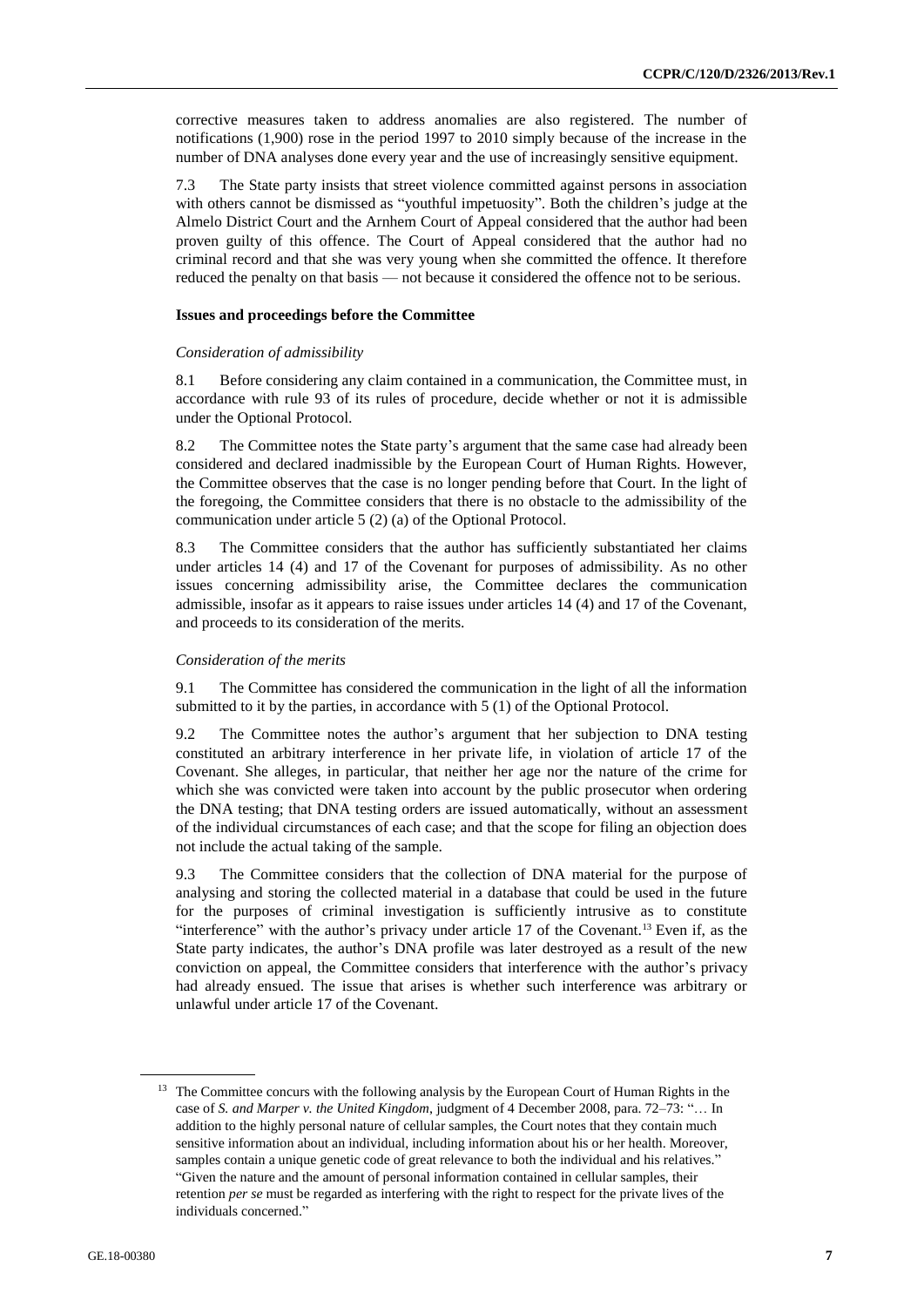9.4 The Committee notes the State party's argument that DNA testing as regulated by the Dutch DNA Testing Act serves a legitimate purpose, namely, the investigation, prosecution and trial of serious criminal offences and the protection of the rights of others, including potential victims of violent or sexual crimes. It is proportional, given that it ensures minimal interference as the sample is taken in the least invasive way; the sample is stored anonymously for a limited period of time; the procedure is limited to persons convicted for crimes of a certain gravity; and it is necessary in a democratic society, given the absence of another equally effective tool in preventing and investigating such crimes.

9.5 The Committee recalls that even interference provided for by law should be in accordance with the provisions, aims and objectives of the Covenant and reasonable in the particular circumstance. <sup>14</sup> The notion of arbitrariness includes elements of inappropriateness, injustice, lack of predictability and due process of the law,<sup>15</sup> as well as elements of reasonableness, necessity and proportionality.<sup>16</sup> Even though, in society, the protection of privacy is necessarily relative, the competent public authorities should only be able to obtain information relating to an individual's private life if such information is essential in the interest of society, as understood under the Covenant.<sup>17</sup> Even with regard to interference that is in conformity with the Covenant, relevant legislation must specify in detail the precise circumstances in which such interference may be permitted. A decision to make use of such authorized interference must be made only by the authority designated under the law and on a case-by-case basis.<sup>18</sup>

9.6 In the present case, the Committee notes that, on 18 March 2009, the author was sentenced to 36 hours of community service for an act of verbal violence and theft. On the same date, the District Public Prosecutor ordered that she be submitted to DNA testing and the tissue sample was taken on 8 April 2009. Although the State party has provided explanations as to the content and general application of the DNA Testing Act, it has not indicated why it was necessary, in the light of the State party's stated legitimate aim, to submit the author to compulsory DNA testing considering her participation in and the nature of the criminal acts.

9.7 The Committee notes the author's statement that, under the DNA Testing Act, DNA testing orders are issued automatically for persons who have been given a custodial sentence, juvenile detention order or alternative sanction for offences of such gravity that pretrial detention may be imposed. The State party has admitted that the Act only provides for limited weighing of interests by the public prosecutor before issuing the order for tissue sample collection. The Committee also notes that, even though exceptions to DNA testing do exist under article 2 (1) (b) of the Act, they are very narrowly construed and do not include, for instance, consideration for the age of the offender, as acknowledged by the State party. According to the State party, article  $2(1)$  (b) of the Act applies only in exceptional cases, for instance in cases where it is actually impossible for the person to reoffend (such as owing to bodily injury) (see para. 5.4 above).

9.8 The Committee also notes that the Act does not contemplate a remedy against the collection of tissue sample, only against the determination and processing of a person's DNA profile. The State party alleges that a person may lodge a civil-law injunction challenging the collection of a tissue sample on the grounds that, by obtaining a sample for the purpose of DNA testing, the State is committing an unlawful act. However, the State party has not demonstrated that such a remedy would be effective, taking into account, in particular, that the collection of tissue sample is "lawful" under domestic law. The

<sup>14</sup> See the Committee's general comment No. 16, para. 4. See also *S. and Marper*, para. 107, in which the Court stated that: "… The core principles of data protection require the retention of data to be proportionate in relation to the purpose of collection and insist on limited periods of storage.".

<sup>&</sup>lt;sup>15</sup> See, inter alia, the Committee's general comment No. 35 (2014) on liberty and security of person, para. 12, and communications No. 2009/2010, *Ilyasov v. Kazakhstan*, Views adopted on 23 July 2014, para. 7.4, and No.2081/2011*, D.T. and A.A. v. Canada*, Views adopted on 15 July 2016, para. 7.6.

<sup>16</sup> See the Committee's general comment No. 35, para. 12.

<sup>17</sup> See Committee's general comment No.16, para. 7.

<sup>18</sup> Ibid., para. 8.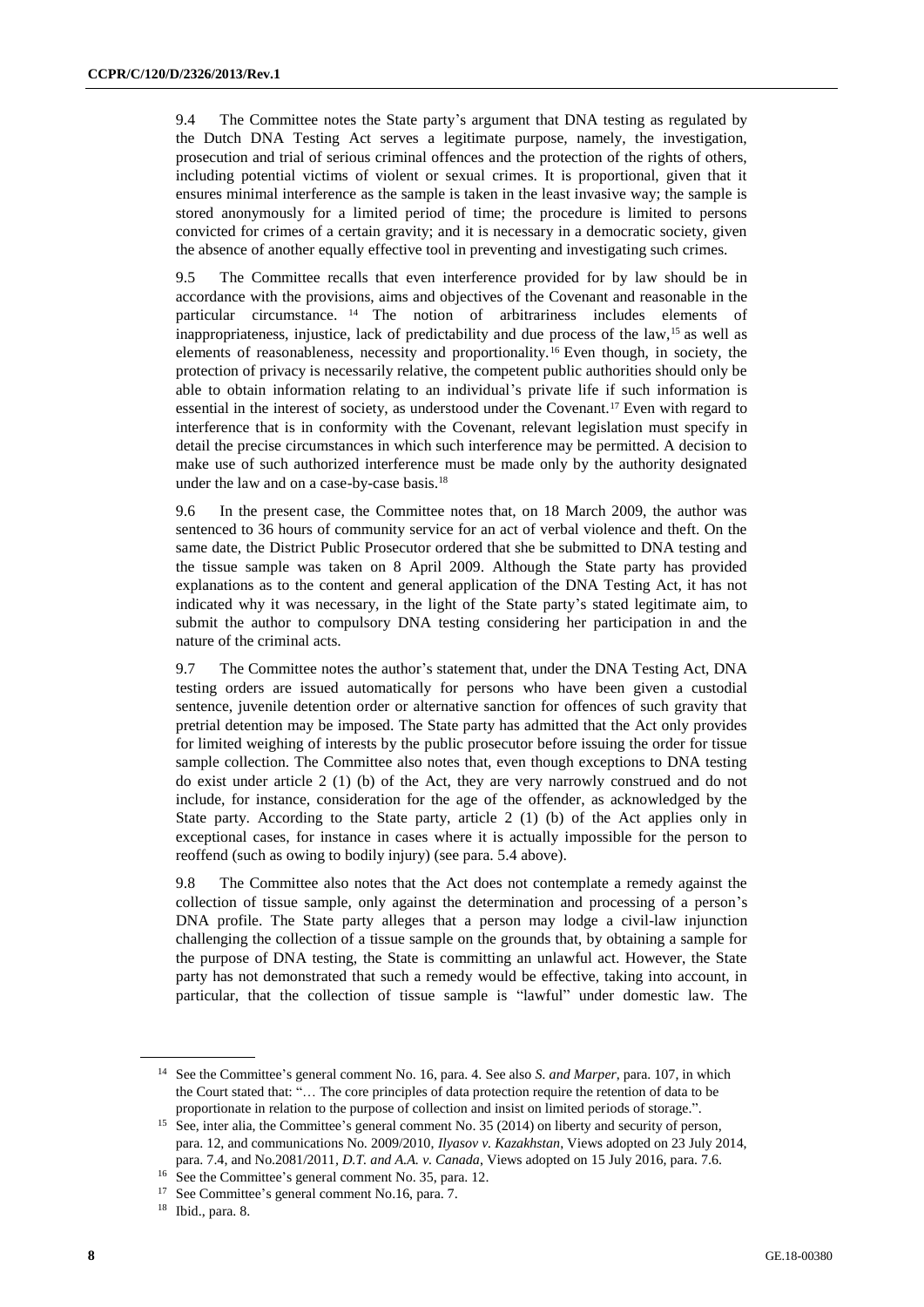Committee also notes that there is no appeal available against a court decision rejecting the objection to the processing of a person's DNA profile.

9.9 The Committee notes the State party's position that the tissue sample collection involves very minor interference with a person's privacy because both the tissue sample and the DNA profile are codified and stored anonymously. However, the Committee also notes that the tissue sample and the profile are kept for 30 years in cases of serious offences, and 20 years in the case of less serious offences.

9.10 Finally, the Committee notes the State party's argument that the Act does not distinguish between children and adults because there is no reason to make a legal distinction between them for the purpose of preventing, investigating and prosecuting criminal offences and that the Act is not contrary to the best interest of the child. The Committee however considers that children differ from adults in their physical and psychological development, and their emotional and educational needs.<sup>19</sup> As provided for, in, among others, articles 24 and 14 (4) of the Covenant, State parties have the obligation to take special measures of protection.<sup>20</sup> In particular, in all decisions taken within the context of the administration of juvenile justice, the best interest of the child should be a primary consideration. <sup>21</sup> Specific attention should be given to the need for the protection of children's privacy at criminal trials.<sup>22</sup> As explained by the author, her age was never taken into consideration, including throughout the tissue sample collection process, where she was not informed of the possibility of objecting to the sample being collected by a police officer, nor was she informed of the possibility that she could be accompanied by her legal representative.

9.11 Accordingly, the Committee finds that, although lawful under domestic law, the interference with the author's privacy was not proportionate to the legitimate aim of prevention and investigation of serious crimes. Therefore, the Committee concludes that such interference was arbitrary and in violation of article 17 of the Covenant.

9.12 Having concluded that, in the present case, there has been a violation of article 17 of the Covenant, the Committee decides not to separately examine the author's claims under article 14 (4) of the Covenant.

10. The Committee, acting under article 5 (4) of the Optional Protocol, is of the view that the facts before it amounts to a violation of article 17 of the Covenant.

11. In accordance with article 2 (3) (a) of the Covenant, the State party is under an obligation to provide individuals whose Covenant rights have been violated with an effective remedy in the form of full reparation. Accordingly, the State party is obligated to, inter alia, provide N.K. with adequate compensation. The State party is also under an obligation to prevent similar violations from occurring in the future.

<sup>&</sup>lt;sup>19</sup> See Committee on the Rights of the Child, general comment No. 10 (2007) on children's rights in juvenile justice, para. 10; and CRC/C/NLD/CO/4, paras. 58–59, in which the Committee expressed concern about DNA testing of children in conflict with the law and recommended that the State party eliminate the practice of DNA testing of children in conflict with the law and erase the criminal record of children who have been acquitted or have completed their sentence.

<sup>&</sup>lt;sup>20</sup> See the Committee's general comment No. 17 (1989) on the rights of the child, and communication No. 2107/2011, *Berezhnoy v. Russian Federation*, Views adopted on 28 October 2016, para. 9.7.

<sup>&</sup>lt;sup>21</sup> See Committee on the Rights of the Child, general comment No. 10 (2007) on children's rights in juvenile justice, para. 10.

<sup>22</sup> See *S. and Marper v. The United Kingdom*, para. 124.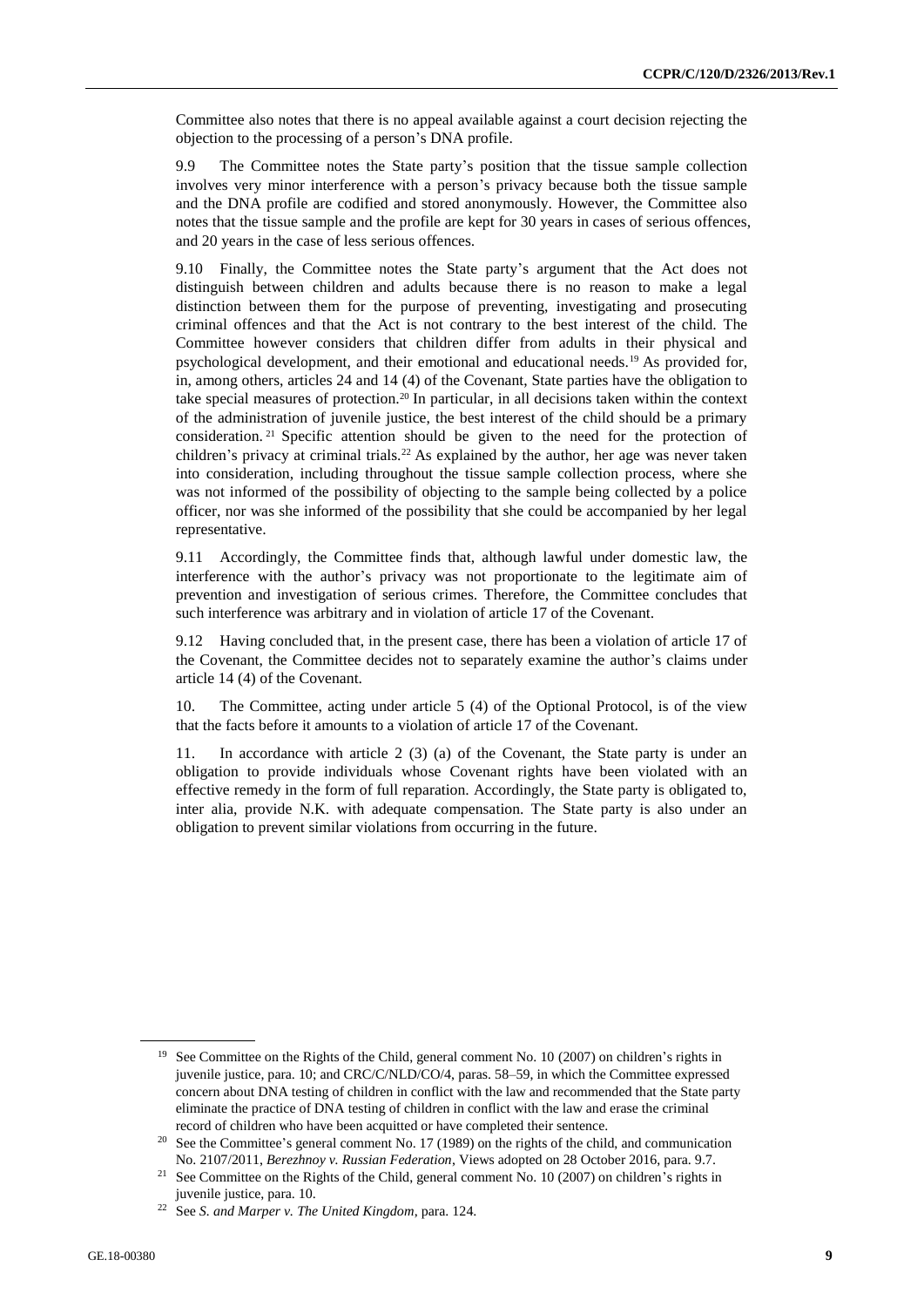12. Bearing in mind that, by becoming a party to the Optional Protocol, the State party has recognized the competence of the Committee to determine whether or not there has been a violation of the Covenant and that, pursuant to article 2 of the Covenant, the State party has undertaken to ensure to all individuals within its territory or subject to its jurisdiction the rights recognized in the Covenant and to provide an effective and enforceable remedy where a violation has been established, the Committee wishes to receive from the State party, within 180 days, information about the measures taken to give effect to the Committee's Views. The State party is also requested to publish the Committee's Views and, to have them widely disseminated in the official language of the State party.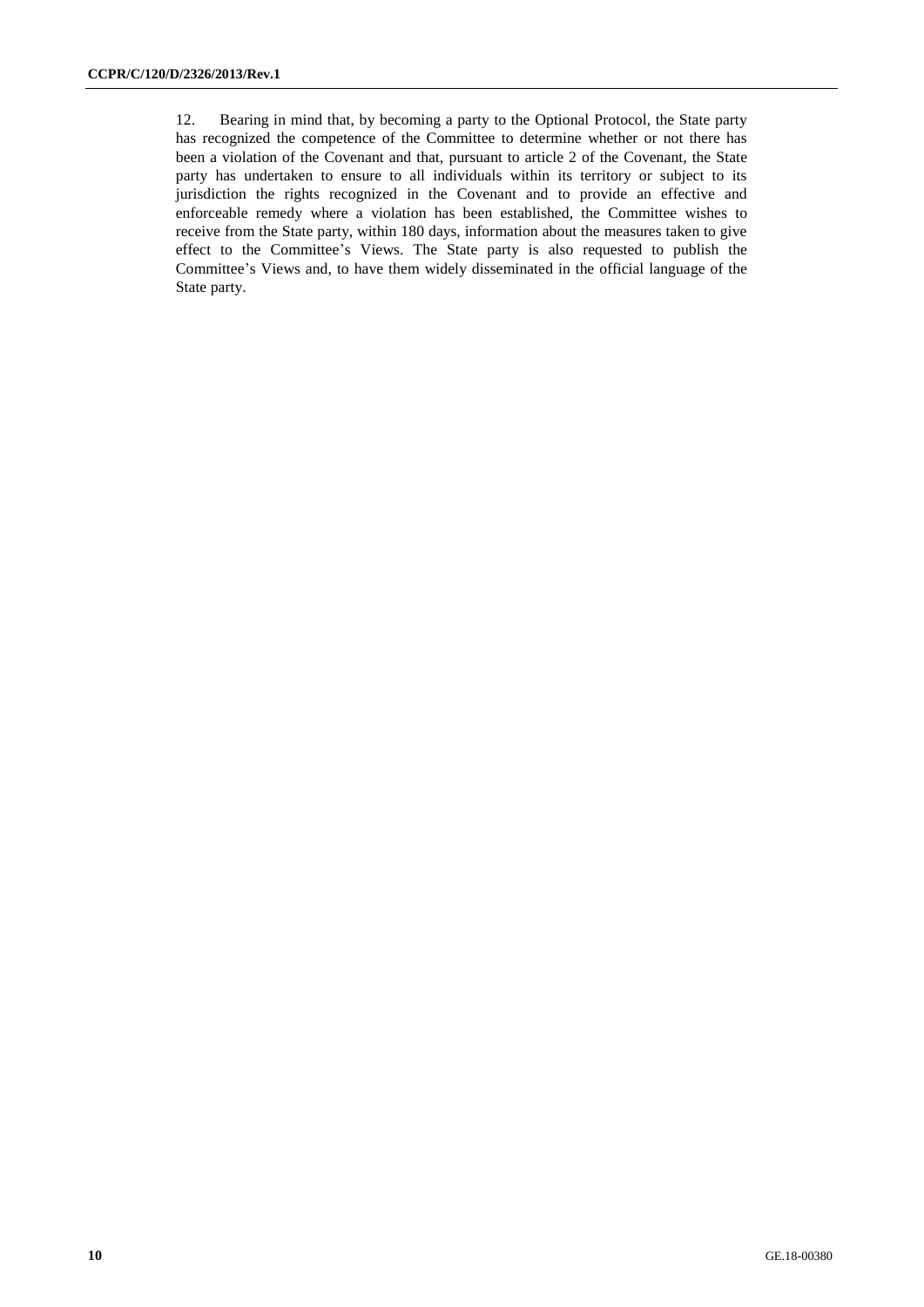English [Original: French]

## **Individual opinion (dissenting) of Committee member Yadh Ben Achour**

1. In the present case (No. 2326/2013, *N.K. v. the Netherlands*), the Committee found a violation of article 17 of the Covenant, on the grounds that the State party's interference, by collecting a tissue sample by oral smear ordered by a prosecutor with a view to establishing the author's DNA profile, was disproportionate. Such interference was judged to be disproportionate with regard to the legitimate aim of Dutch law governing DNA testing, which consists in preventing and prosecuting serious crimes. I should like in the present opinion to explain the reasons why I disagree with the Committee.

2. Let me say straight away that the present case does not resemble that judged by the European Court of Human Rights, on 4 December 2008, in *S. and Marper v. the United Kingdom*, which appears to have influenced the present Views to some extent. In the case of *S. and Marper*, the complainants objected to the fact that the authorities retained their finger prints, tissue samples and DNA profiles after the conclusion, by acquittal and dropping of the charges respectively, of the criminal proceedings against them. The difference is considerable, from every point of view.

3. As the Committee recognizes, the interference in question meets all the validity criteria normally required in the event of restrictions being applied to fundamental rights recognized by the Covenant. It is according to the law, serves a legitimate purpose and offers sufficient guarantees (exact determination of the scope of the law regarding DNA testing, test ordered by a judge, possibility of objecting to the sampling, appeal always available before a court, anonymity and limitation in time of the retention of the data). It therefore fulfils the requirements of a demographic society. The Committee does not so much find that the law itself but rather that the act of sampling and retaining the sample to be disproportionate. This is the point which I find debatable. Neither the law, nor the prosecutor's order to proceed with the sampling, nor its effects over time on the author's rights appear disproportionate in the relation to the objective pursued.

4. Initially, the Committee itself considered that the collection of tissue samples to establish a DNA profile was justified and deemed necessary in a democratic society. At the same time, the DNA sampling by smear of the oral epithelium is not an invasive act, but only a very limited process, especially if measured against the legitimate aim pursued by the law. The author objects to the fact that the State party failed to take account of her age and the higher interest of the child, which is internationally protected. However, in its decision of 4 May 2010, the court of appeal did not overlook the age of the complainant (para. 6.4). Moreover, the data are stored anonymously and therefore cannot constitute an infringement of privacy, and the storage is limited in time. Lastly, and above all, the personal data concerning the author stored in the genetic data bank were destroyed, following the decision of the Court of Appeal of Arnhem of 4 May 2010, which reduced the penalties handed down in first instance.

5. In countering the State party's argument concerning the destruction of the author's data following the decision of the appeal court, the Committee considers that "Even if, as the State party indicates, the author's DNA profile was later destroyed as a result of the new conviction on appeal, […] interference with the author's privacy had already ensued". Certainly the sampling "had already ensued", but the situation must be seen from a general point of view and in toto. You cannot objectively appreciate this case if you proceed by chronological fragmentation, by concentrating on the fact that the sampling had already ensued and forgetting that the act in question had quite simply been cancelled and made good as a result of the internal mechanisms of the State party. For that reason, no further objection can be raised against the State party.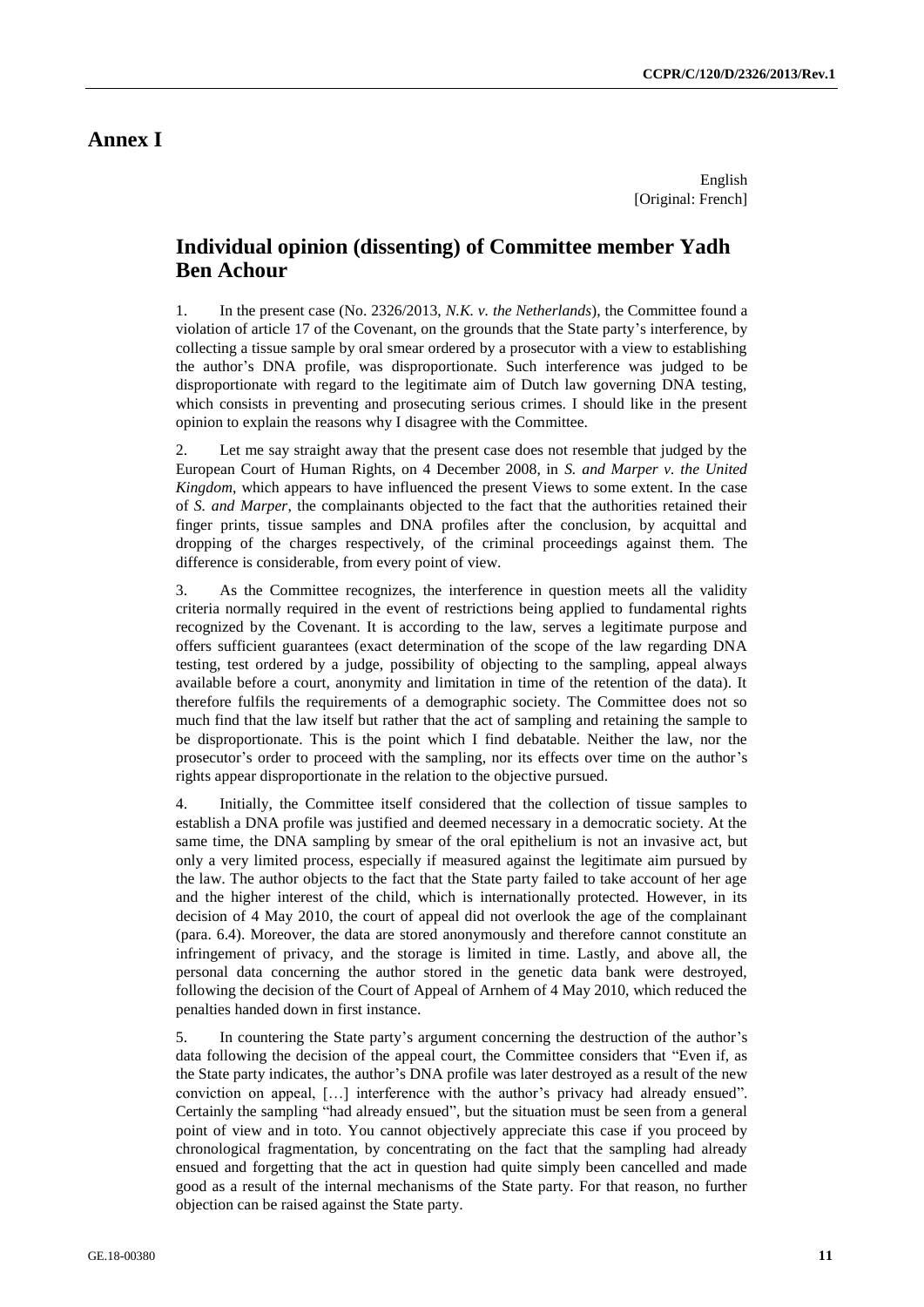6. With respect to all the considerations outlined in paragraphs 3, 4 and 5, the principle of proportionality was therefore respected. The Committee has not given enough weight to all these data.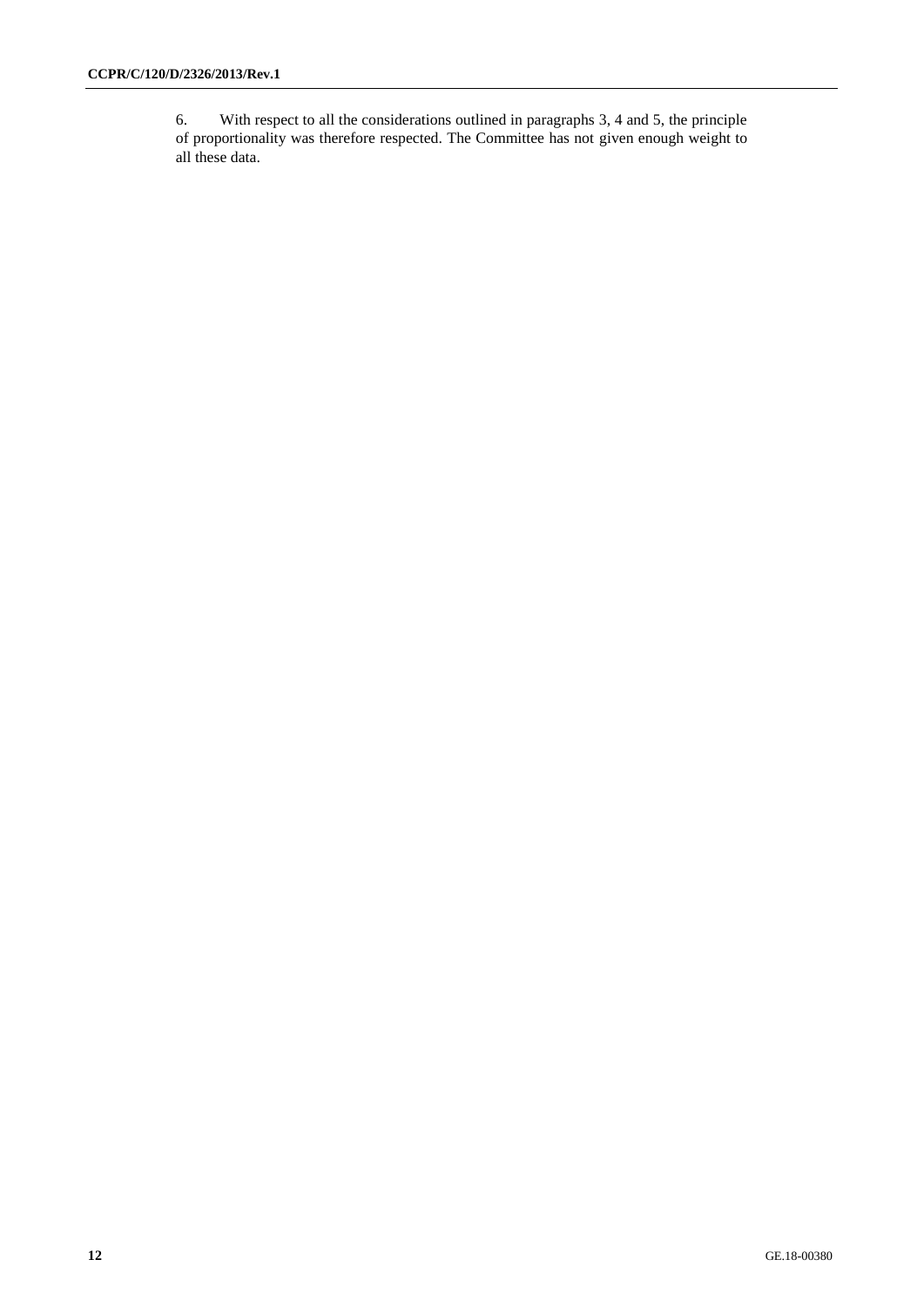## **Annex II**

## **Individual opinion of Committee member Yuval Shany (partly concurring, partly dissenting)**

1. I regret not being able to fully share the reasoning offered by the majority of the Committee, underlying its finding that the State party violated the author's rights under article 17 of the Covenant.

2. I fully support the proposition that the best interests of the child should be a primary consideration in the administration of juvenile justice and that due weight should be given to the special physical, psychological, emotional and educational needs of children (para. 9.10). I am therefore of the view that the State party should have afforded the author special measures of protection during the process of collecting her DNA sample, including ensuring her ability to object to the collection of the sample by a police officer and her right to be accompanied during the collection by a legal representative. I accept that the State party appears to have failed to meet this "special protection" standard — the State did not rebut the author's claim that neither she nor her legal representative were informed of the right to object to the collection of the DNA sample by a police office — and that, as a result, the application to the author of a mouth swab in order to collect the sample may have resulted, in the circumstances of the case, in a violation of article 17 of the Covenant.

3. I am, however, unpersuaded by the holding by the majority that the very decision to collect and store the author's DNA sample fell short of the above-mentioned "special protection" standard due to the author.

4. Although the Dutch DNA Testing Act does not distinguish between juvenile and adult offenders, such a distinction is inherent in its application. Since it applies to offenders who have been convicted of a serious offence (entailing a maximum penalty of no less than four years), and with regard to whom a sentence involving a deprivation of liberty has been imposed, it only applies to juvenile offenders whose conduct was deemed by the juvenile court to be sufficiently serious to warrant deprivation of liberty under the legal standards applied by juvenile justice system. It has not been alleged to us that the age of the author was not given due consideration by the juvenile court in determining the author's sentence, and, by extension, in determining the applicability of the DNA Testing Act to her. In fact, the decision of the Arnhem Court of Appeal of 4 May 2010 to change the author's sentence from community service to a fine has resulted in the disapplication to her of the DNA Testing Act and the destruction of her DNA sample.

5. Furthermore, the author has not been able to refute the State party's claim (para. 5.9) that domestic courts can sustain objections to the collection of DNA samples of juvenile offenders based on their age and the circumstances of the offence, and have done so in the past. It is also uncontested that a domestic court considered the personal circumstances of the author when reviewing whether an exemption from the application of the Act was warranted and that it came to the conclusion that it was not (para. 2.4).

6. I am therefore unable to accept the majority's holding that the age of the author was not taken into consideration by the State authorities in the process leading up to the decision to collect her DNA samples.

7. In addition, no information was provided to us that should cause us to question the holding of the European Court of Human Rights, according to which the DNA database retained by the Netherlands contains adequate privacy safeguards (the database comprises encoded data stored anonymously and is used only to resolve future crimes), even when applied to minors.<sup>1</sup>

<sup>1</sup> See European Court of Human Rights, *W. v. Netherlands* (application No. 20689/08), judgment of 20 January 2009.